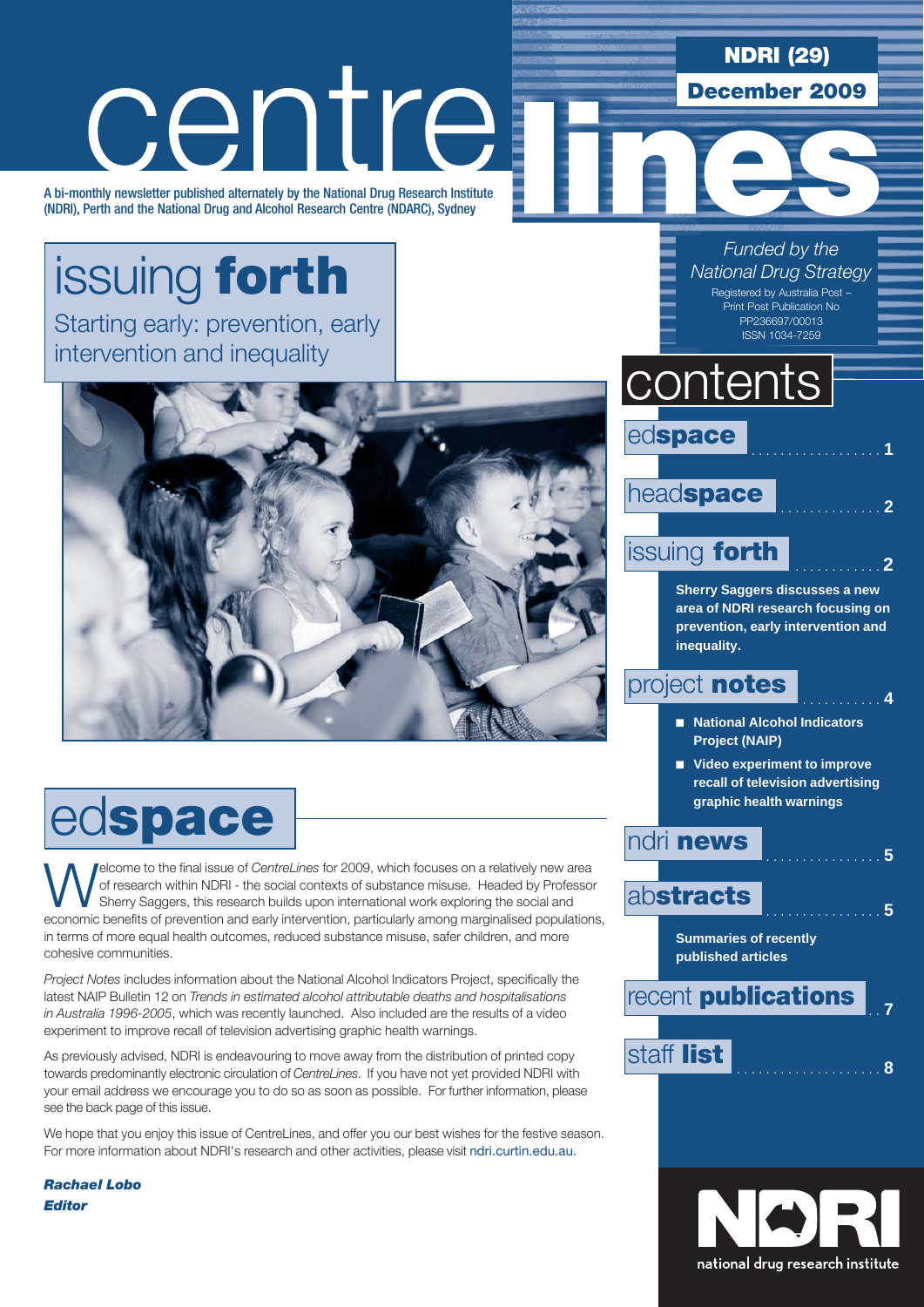# centre lines

# headspace

### Build connections, build resilience

The Preventative Health Task Force<br>
Report has sparked much debate and<br>
contention around the most effective<br>
strategies to secure and advance access to he Preventative Health Task Force Report has sparked much debate and contention around the most effective good health for the whole Australian population. The evidence base around the adoption of effective and enduring prevention of alcohol and drug problems is somewhat limited with the exception, perhaps, of tobacco. This is not surprising as it is probable that effective prevention requires multifaceted approaches that are sustained over time, making research and implementation challenging and expensive. Multifaceted approaches are not always popular. For example, some communities and politicians appear to favour approaches that focus on individual weakness rather than addressing more universal contributors to poor health and harm.

Professor Sherry Saggers outlines many of the indicated directions that ensure access to good health, and highlights the potential of taking an approach that focuses more on the social determinants. What is evident is that

much effective prevention is not alcohol or drug specific. Rather than simply relying on a few well-meant education sessions warning of the dangers of straying into risky drug use, the evidence consistently indicates that broad and more general factors such as connection to adults, to communities and to schools (and social and academic competence in school) are important preventives, not just of risky alcohol and other drug use but of a range of other adverse health and social outcomes. That means that our drug prevention research and investment should include close connections to broader educational, community and social effort.

While it is not the only driver of alcohol and other drug use and harm, inequality in society is an important predictor of health and wellbeing. Recently we have seen this illustrated in some sectors of the Australian community. For example, as rates of some drug use and related harm have declined significantly in Australia, things are probably getting worse for some Indigenous



communities. Thus, while it is evident that we need to consider controls on alcohol and drug availability, and while we need to continue to enhance access to evidence-based treatment, it is also critically important that we address inequalities in economic, social and educational opportunities. It is likely that such preventive effort will also have benefit for those engaged in our treatment services. Social capital and access to improved quality of life are important predictors of enduring treatment impact. Indeed, some of our more effective treatments have directly attempted to enrich the social and economic environment of people affected by alcohol and other drug dependence. cl

*Steve Allsop Director*

# **issuing forth**

### Starting early: prevention, early intervention and inequality

ustralians born today can expect to live 81.4 years, a life expectancy second only to Japan. Also good news is the fact that the death rates of children and young people have more than halved in the two decades to 2005, as a result of fewer injury-related deaths1. Fewer Australians smoke than those in most OECD countries, older children are smoking less and children are less likely to experience passive smoking at home1,2. The number of young people aged 12-17 years who describe themselves as current drinkers declined from almost 30% in 2002 to around 22% in 20053. Most parents consider their children healthy and safe and their households well supported socially2. On average, Australians living today experience positive health and wellbeing not imagined by their parents and grandparents. If we've never had it so good, why are we constantly bombarded with public comment about the dangers of drinking, drug taking and unhealthy eating? This is a simple question with a complex answer, addressed only partially below. One reason is the concern

that our hard fought health gains may be in jeopardy with predictions that life expectancy for Australian children will fall because of the threats posed by obesity-related diseases4. A related reason, and the focus of this discussion, is the inequality of the health gains over the past decades for Australians.

Socio-economically disadvantaged people, Indigenous Australians, people living in rural and remote areas, and prisoners have shorter lives, experience more disease risk factors like smoking, drinking, unhealthy eating, and little exercise, and they are less likely to have access to or use preventive health services1. The impact of these risk factors on their health status is considerable. In Australian capital cites and major urban centres, the overall avoidable mortality rate5 for the 'worst off' fifth of the population was 60% higher than for the 'best off' fifth. In a city like Melbourne, this may mean that people living only a few kilometres apart may have a difference in life expectancies of up to six years<sup>4</sup>. Indigenous Australians experience all of the socioeconomic disadvantages of the least well off



Australians, but this alone cannot explain a gap in life expectancy of 17 years between this group and other Australians1. For those of us working in alcohol and other drug prevention, such inequality matters, as much of the health disadvantage can be attributed to tobacco and alcohol use, as well as obesity4.

This work must be contextualised by international research demonstrating the impact of social factors on health, building on the classic British study documenting the way in which civil servants in the highest occupational grades experienced the best health, whilst those in the lowest grades experienced the worst health<sup>6</sup>. This social gradient in health7 - which illustrated that it was not simply poverty but inequality that is associated with poor health - has been observed also in Australia and is apparent at all ages8,9. One of the most talked about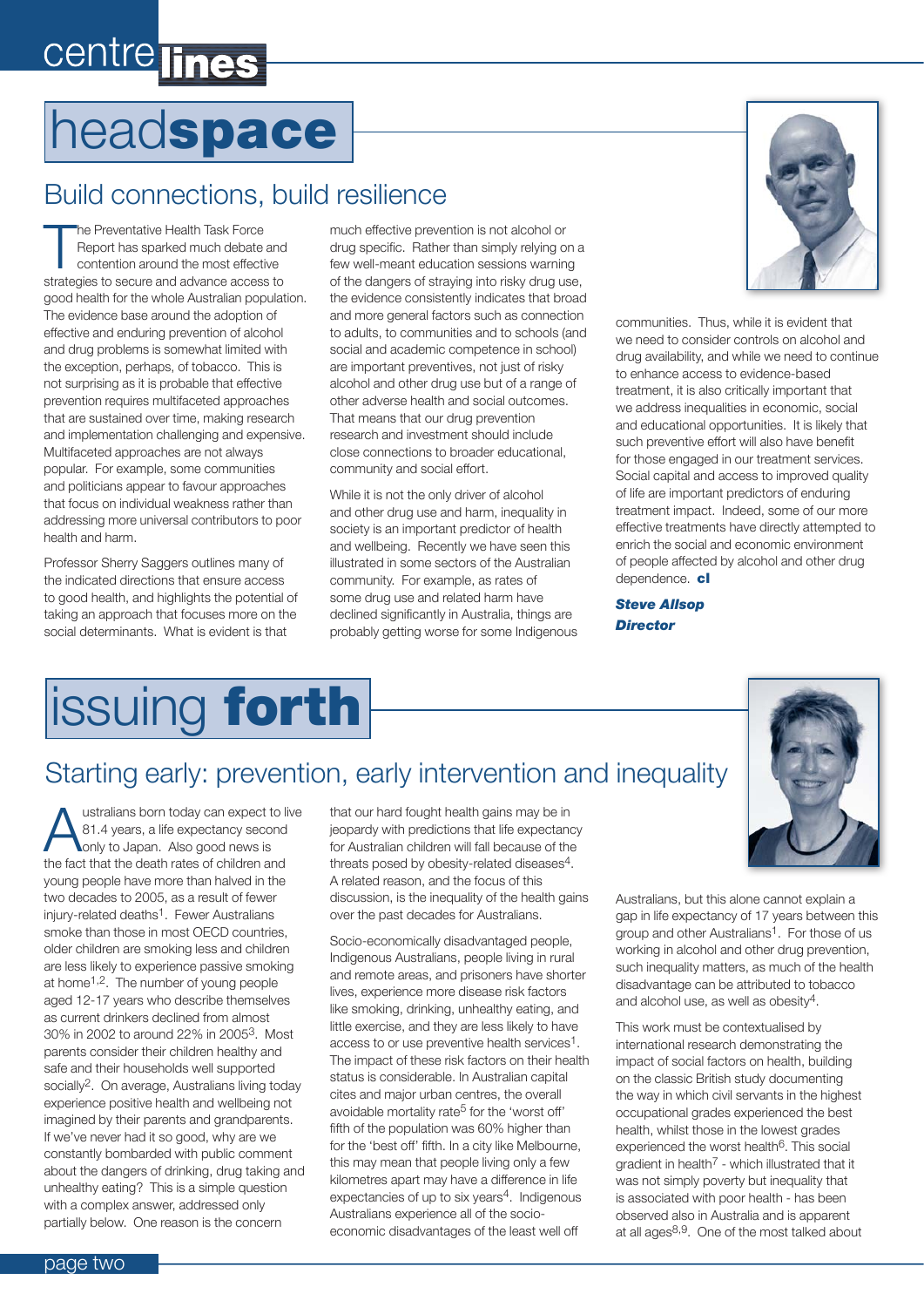books recently has been *The spirit level: why more equal societies almost always do better* by Richard Wilkinson and Kate Pickett<sup>10</sup>. Their thesis is quite simple – the most unequal societies do worse on most indicators of quality of life, from life expectancy to crime rates. A dramatic example they cite of this is a comparison of infant mortality rates for England and Wales as against Sweden. In England and Wales, a child's chance of surviving rises with the father's social class, whereas in Sweden - where income equality is much greater - a child from the lowest social class has a better chance of survival than children from three of the five social classes above them within Sweden. Children in the highest social group in England and Wales are more likely to die than children from any class in Sweden. Consequently, Wilkins and Pickett argue, if any society wishes to really 'close the gap', decreasing inequality in income and wealth should be the central focus of public policy.

So far so good. But advocating such redistributive policy has proved very difficult in all but a few countries. How then to tackle entrenched disadvantage when the cure is not politically palatable? Influential bodies at both the international and national level have advocated a life course approach to prevention and intervention which starts before birth<sup> $1,4$ </sup>. Interventions in the early years have captured the attention of researchers and policy makers for a number of reasons. For many years research has demonstrated how experiences in the early years shape the child's developing brain and thus impact on lifelong outcomes. Stress in early childhood places the child on a negative trajectory affecting health and wellbeing, schooling and employment, substance use and other risky behaviours. High quality, communitybased early childhood programs can alter the developmental trajectory and these programs include a focus on secure attachments between children and caregivers, and offer holistic services including parent support<sup>12</sup>. Based on strong international evidence among similar populations, investment in quality child and family services will result in better health and wellbeing, a smoother transition to school and more positive economic and social futures for disadvantaged children and their families<sup>13</sup>.

In 2008, with strategic research capacity funding from Curtin University of Technology, we established the *Prevention, early intervention and inequality program* within NDRI. Our focus is the primary prevention of harmful substance use; that is, what are the factors which prevent the early and problematic use of alcohol and other drugs – particularly during childhood and adolescence? Both internationally and here in Australia researchers have begun to establish a rigorous evidence base to guide funding4,14. Our conceptual framework unites three theoretical approaches to the study of drug

and alcohol prevention and early intervention: the 'new' social studies of childhood; social determinants of health and substance use; and the impact of environmental experiences on early brain development.

This multi-dimensional approach highlights: how the ways in which children and young people are conceptualised influences responses to and treatment of them15; the factors which contribute towards resilience, and the strengths and deficiencies of the concept of 'resilience' in children and young people16; and how the associations between early life experiences and adverse outcomes are mediated by experiential and environmental impacts on early brain development<sup>17</sup>.

One question for researchers in this program is what combination of qualitative and quantitative indicators are both rigorous and appropriate for evaluations of interventions amongst diverse populations of children and families. For instance, in the socioeconomically disadvantaged East Kimberley region of Western Australia - one of the most disadvantaged regions for Indigenous Australians in the country - and in central Australia among Warlpiri speakers, we have been evaluating a diverse range of early interventions among children 0-5 years and their families. We have assessed qualitatively measures such as children's readiness for school through observations of children in early learning and care settings and interviews with their families, school staff and other external stakeholders. Rigorous evaluation, however, requires a mixed-method approach including quantitative measures of children's health, development and wellbeing in priority areas such as infant mortality, family economic situation, child abuse and neglect, and transition to primary school2. To this end, we are interested in the extent to which measures such as the Australian Early Development Index (AEDI), a school-based assessment of a child's physical health and wellbeing, social competence, emotional maturity, language and cognitive skills, and communication skills and general knowledge, will be useful in determining the effectiveness of early intervention programs in low socioeconomic status and Indigenous communities<sup>18</sup>.

It is not simply the early years that are important. Transitions such as those to secondary school and post-school options are crucial periods in the lives of vulnerable young people, and targeted support at these times important. Also of interest to researchers is the impact of 'second chance' education and training options for marginalised groups. We are currently conducting research which explores the social and economic impact of community-based, humanities university education on those people excluded from tertiary study because of alcohol and other

drug issues, mental illness, and homelessness. This research collaboration with other universities and the NGO sector is funded by an Australian Research Council linkage grant, and employs a combination of quantitative assessments of the costs and benefits of higher education to these students, and in-depth interviews which allow us to explore the complex, nuanced personal stories of each individual. To influence policy, in our experience, we need both the figures and the stories. We are hoping this research will build upon national and international work exploring the social and economic benefits of prevention and early intervention - particularly among marginalised populations - in terms of more equal health outcomes, reduced substance misuse, safer children, and more cohesive communities<sup>19,20</sup>. cl

#### *Sherry Saggers Professor*

#### **References**

- 1. Australian Institute of Health and Welfare (2008) Australia's health 2008. Canberra: AIHW.
- 2. Australian Institute of Health and Welfare (2009) A picture of Australia's children 2009. Canberra: AIHW.
- 3. White, V. & Hayman, J. (2006) Australian secondary school students' use of alcohol in 2005. Canberra: Drug Strategy Branch, Australian Department of Health and Ageing.
- 4. National Preventative Health Taskforce (2009) Australia: The healthiest country by 2020. Canberra: Preventative Health Taskforce.
- 5. Page, A., Tobias, M., Glover, J., Wright, C., Hetzel, D. & Fisher, E. (2006) Australia and New Zealand atlas of avoidable mortality. Adelaide: PHIDU, University of Adelaide.
- 6. Marmot, M.G., Smith, G.D., Stansfeld, S., Patel, C., North, F., Head, J., White, I., Brunner, E. & Feeney A. (1991) Health inequalities among British civil servants: the Whitehall II study. The Lancet, 337, pp 1387-93.
- 7. WHO Euro (2003) Social determinants of health: the solid facts Ed. Wilkinson, R. & Marmot, M. 2nd edition. Accessed 22 May 2009 at http://www.euro.who.int/ DOCUMENT/E81384.PDF.
- 8. Turrell, G. (2001) Income inequality and health: In search of fundamental causes, in Eckersley, R., Dixon, J. & Douglas, B. (Eds.) The social origins of health and well-being. Melbourne: Cambridge University Press.
- 9. Saggers, S. & Gray, D. (2007) Social determinants of health: defining what we mean, in Carson, B., Chenhall, R. & Dunbar, T. (Eds.) Social determinants of Indigenous health. Sydney: Allen & Unwin.

#### **Continued page 4...**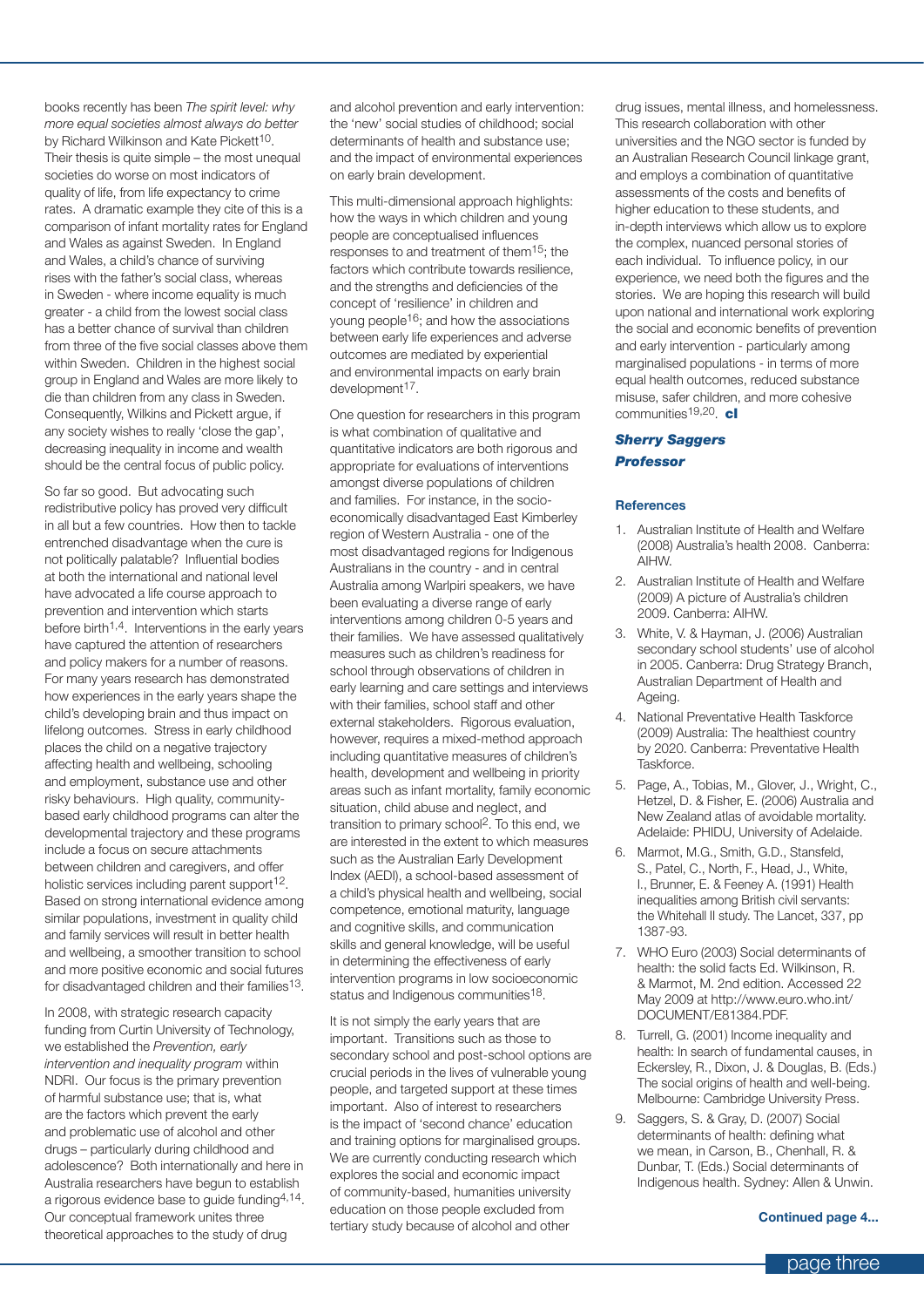# centre lines

# project notes

### National Alcohol Indicators Project (NAIP)

#### *Richard Pascal and Tanya Chikritzhs*

The National Alcohol Indicators Project (NAIP), now in its eleventh year running, has succeeded in identifying and applying a set of reliable indicators of alcohol related harm suitable for monitoring throughout Australia: alcohol-attributable mortality and morbidity, alcohol related road crashes, alcohol-related violence, self-reported patterns of drinking, and per capita alcohol consumption. Trends and levels of each indicator have previously been reported for each state and territory in separate statistical bulletins (bulletins 1 to 5) as well as in one major report providing state and territory trends for the last decade. Five more bulletins have since been disseminated which describe alcohol-attributable harms for young people (Bulletin 6), under-aged drinkers (Bulletin 7), older Australians (Bulletins 8-10) and Indigenous Australians (Bulletin 11).

Published in September 2009, the latest NAIP Bulletin 12 (*Trends in estimated alcoholattributable deaths and hospitalisations in Australia, 1996-2005*) documents trends in male and female harms attributable to risky/ high risk drinking among Australians aged 15 years and over. Trends between 1996 and 2005 are shown separately for all jurisdictions. Overall, an estimated 32,696 Australians (aged 15+ years) died from preventable injuries and illnesses caused by risky/high risk drinking, and over 800,000 were hospitalised for similar reasons. While the death rate due to alcohol had declined in most regions, the rate of hospitalisations from alcohol-attributable injury and disease rose substantially in every state and territory.

In 2005, estimated alcohol-attributable death rates in the NT, Tas, ACT, SA and Qld exceeded the national average. The NT, Qld and NSW also exceeded the national average rate for alcohol-attributable hospitalisations. Alcohol dependence, falls, assaults and alcohol abuse were common causes of alcohol-attributable hospitalisation, and alcoholic liver cirrhosis, non-pedestrian road injury, haemorrhagic stroke, suicide and colon cancer were common causes of alcoholattributable death. NAIP Bulletin 12 also presents a comparison between harms due to alcohol-attributable conditions and those due to non-alcohol-attributable conditions such as pancreatic cancer, unspecified dementia, and cataracts.

Copies of all NAIP Bulletins are available on the NDRI website (ndri.curtin.edu.au) and hard copies can be obtained on request.

Video experiment to improve recall of television advertising graphic health warnings

#### *Brennen Mills and Owen Carter, (Centre for Behavioural Research in Cancer Control)*

Smoking cessation advertisements with shocking health warning imagery that evoke visceral responses have been found to maximise emotional arousal in viewers, increase their risk perceptions, and consequently be more recalled by smokers. However not all depictions of gruesome imagery have proven equally effective. It has been suggested, yet never empirically tested, that gruesome imagery with a clear figure/ ground execution may aid recall. There is also a case to be made that gruesome imagery incorporating a physical insult enhances recall. We conducted an online experiment where 300 participants viewed a series of 36 foursecond video clips of damaged body organs. Half of the clips depicted an insult condition, where the organ is subject to physical harm, such as dissection or puncture, resulting in it oozing slurry as appropriate. The other half depicted a passive condition, where only the damaged organ leaking fluids was shown. Organs were filmed with both clear and merged backgrounds (eg on a surgical tray vs within the body) inserted via CGI. Participants were asked to rate how 'confronting' they considered the footage in order to assess relative visceral responses. One week later participants viewed a second series of 72 videos, including the 36 previously viewed, plus an additional 36 similar videos not seen before. Participants were asked to nominate in a two alternative forced choice (2AFC) format if they had previously viewed each exact video.

The results suggested participants were more likely to correctly recall images with a clear figure/ground than a merged figure/ ground execution by 4% (p<0.001). Images incorporating an insult action were more likely to be correctly recalled than those only incorporating a passive depiction by 7% (p<0.001). We were able to conclude that smoking cessation advertisements using shocking health warning imagery should incorporate images undergoing a physical assault on a clear figure/ground to maximise recall. The difference in accurate recall between the best remembered execution in our experiment (clear/insult) and the least remembered (merged/passive) was 11% (64% vs. 53%). Extrapolated to an entire target audience, such a difference would equate to

a substantial number of people. For example, such an improvement in recall of a national anti-smoking advertisement targeted at current Australian smokers (n=2.8 million) could equate to an additional 308,000 smokers recalling the advertisement and potentially being motivated to make a quit attempt.  $c$ 

#### **Issuing Forth References (continued...)**

- 10. Wilkinson, R. & Pickett, K. (2008). The spirit level: Why more equal societies almost always do better. London: Allen Lane.
- 11. WHO (2008) Closing the gap in a generation. Geneva. Available from: http:// whqlibdoc.who.int/hq/2008/WHO\_IER\_ CSDH\_08.\_eng.pdf
- 12. McCain, M., Mustard, F. & Shanker, S. (2007) Early years study 2: Putting science into action. Toronto: Council for Early Childhood Development.
- 13. Sims, M., Saggers, S. et al. (2008) Indigenous child care – leading the way, Australian Journal of Early Childhood 33(1), pp 56-60.
- 14. Grube, J. & Nygaard, P. (2005) Alcohol policy and youth drinking: Overview of effective interventions for young people, In T. Stockwell, P.J. Gruenwald, J. Toumbourou & W. Loxley (Eds.) Preventing harmful substance misuse. The evidence base for policy and practice, pp 113-127. Chichester: John Wiley & Sons Ltd.
- 15. James, A. & Prout, A. (Eds.) (1997) Constructing and reconstructing childhood: Contemporary issues in the sociological study of childhood (2nd Ed). London: Falmer Press.
- 16. Olssen, C.A., Bond, L., Burns, J.M., Vella-Brodrick, D.A. & Sawyer, S.M. (2003) Adolescent resilience: A concept analysis. Journal of Adolescence, 26(1), pp 1-11.
- 17. Perry, B. D. (2002) Childhood experience and the expression of genetic potential: What childhood neglect tells us about nature and nurture, Brain and Mind, 3(1), pp 79-100.
- 18. Brinkman, S., Silburn, S., Lawrence, D., Goldfield, S., Sayers, M. & Oberklaid, F. (2007) Investigating the validity of the Australian Early Development Index, Early Education and Development, 18(3), pp 427-451.
- 19. Bellis, M.A., Hughes, K., Morleo, M., Tocque, K., Hughes, S., Allen, T. et al. (2007) Predictors of risky alcohol consumption in school children and their implications for preventing alcohol-related harm, Substance Abuse Treatment, Prevention, and Policy, 2(15).
- 20. Belsky, J., Barnes, J. & Melhuish, E. (Eds.) (2007) The National Evaluation of Sure Start. Does area-based early intervention work? Bristol: The Policy Press.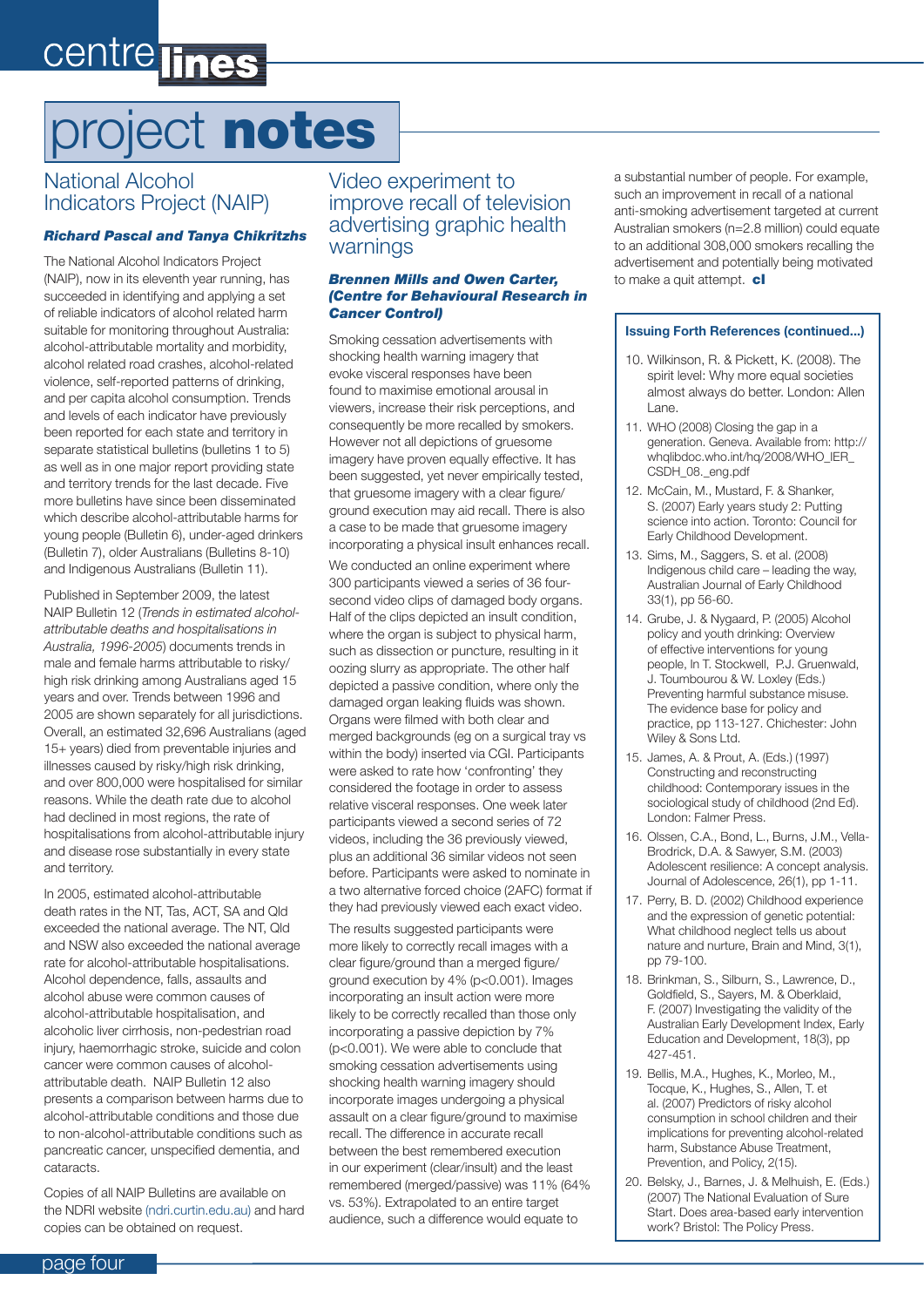# NDRI news

#### NDRI researcher wins prestigious fellowship

NDRI researcher Associate Professor Tony Butler was recently announced the recipient of an inaugural Australian Research Council (ARC) Future Fellowship, one of only 200 fellowships awarded nationally this year.

The ARC Future Fellowships scheme, established by the Australian Government earlier this year, aims to address the problem of highly qualified mid-career researchers choosing to work overseas to further their careers due to lack of opportunities in Australia, and also aims to significantly boost Australia's research and innovation capacity in areas of national importance.

Prof Butler's four-year fellowship will assist him to continue his ground-breaking work exploring the causes of violent criminal behaviour and the health and drug-related problems experienced by prison populations. His research has the potential to bring major social and economic benefits for Australia by helping to stop people committing criminal acts or re-offending, thus reducing the costs of imprisonment. It could also be used to help treat health problems in prisons, reducing the transmission of disease when prisoners are released and helping to ease the burden on the health system.

# abstracts

Evidence-based practice or imperfect seduction? Developing capacity to respond effectively to drug-related problems

#### *Steve Allsop and Clare Stevens*

Drug and Alcohol Review, 2009, 28, (5), 541–549

Issues: The last two or three decades have seen some valuable investment in workforce development. However, significant challenges remain in developing effective practice across various systems. Despite the relevance alcohol, tobacco and other drug use have for a range of staff across diverse organisations, adoption of cross-sector and collaborative effective practice is not widespread. The most common response involves a rather singular focus on strategies that develop practitioner knowledge and skills, with much less consideration given to the complex nature of the work environment and the belief systems of people who work in these environments.

Specifically, Prof Butler's program of Future Fellowship research includes studies of:

- • Undertaking an intervention to reduce impulsive behaviour in repeat violent offenders;
- a possible relationship between head injuries and subsequent criminal behaviour;
- health and drug related problems suffered by Indigenous prisoner populations; and
- • blood-borne virus infections among Australian prisoners.

"These are all areas where science can help us find out why people offend, and help to stop them re-offending," said Prof Butler.

"Our findings can help reduce the huge amounts of money spent on imprisoning offenders by stopping some of them from offending in the first place."

Prof Butler was also recently successful in winning a major NHMRC Partnership for Better Health Grant of \$1.291 million for a project aimed at reducing impulsive behaviour in repeat violent offenders. Working in partnership with forensic health groups in NSW, the research will investigate whether using selective serotonin re-uptake inhibitors (SSRIs) can reduce repeat violent offending by reducing impulsive aggression.



*Winning an ARC Future Fellowship secured Tony Butler and wife Tong Wan an invitation to the National Science Awards Ceremony in Canberra in October, where they rubbed shoulders with Prime Minister Kevin Rudd.*

"Impulsivity has been linked to reduced levels of a brain neurotransmitter called serotonin," said Prof Butler. "This is potentially treatable using a class of anti-depressants called selective serotonin re-uptake inhibitors."

A recent pilot study undertaken with violent re-offenders showed reductions in impulsivity, irritability, anger, and assaultive behaviour when they were provided with this anti-depressant.

"By using this medication in a monitored way, we may be able to show that, in certain cases, impulsive and sometimes dangerous behaviour can be reduced."  $cl$ 

Approach: This paper explores the barriers to and facilitators of effective practice, extending beyond the common focus on education and training initiatives. A model of capacity building is explored as a template to inform workforce and organisational development strategies.

Key Findings: Numerous barriers, outside education and training, must be considered in order to develop and maintain effective practice across various systems of prevention and treatment. The paper culminates with recommendations on how to overcome such challenges. Implications. Workforce and organisational development must extend beyond education and training initiatives. Along with a focus on organisational and system factors, we must also attend to the marginalisation of people affected by drug use and associated pejorative attitudes.

Conclusion: Developing effective practice in the drug field involves changing the structures, and expected outcomes of these structures, in which people work, not just encouraging a few to use new ways of working in spite of the system.

#### A healthy dose of scepticism: four good reasons to think again about protective effects of alcohol on Coronary Heart Disease

#### *Tanya Chikritzhs, Kaye Fillmore and Tim Stockwell*

#### Drug and Alcohol Review, 2009, 28, (4), 441-444

Issues: Alcohol has been implicated in both the popular press and scientific literature as having a protective effect for at least a dozen conditions including coronary heart disease (CHD).

Approach: Epidemiological evidence for an apparent protective effect of alcohol on CHD is now being challenged on a number of fronts. This paper is a synopsis of those various challenges as they currently stand.

Key Findings: The argument that systematic misclassification of ex-drinkers and occasional drinkers to 'abstainer' categories among epidemiological studies might explain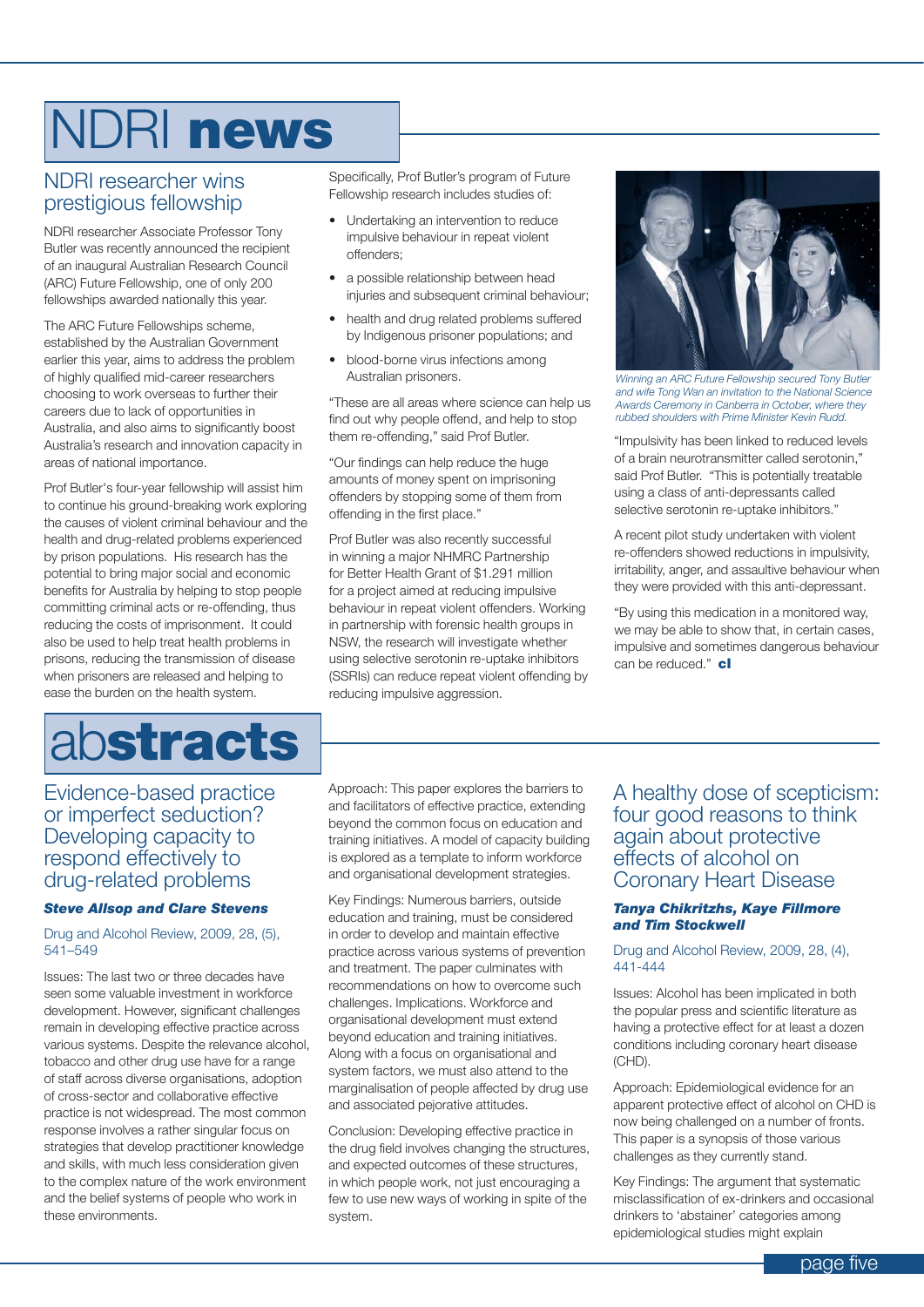# centre ines

# abstracts

apparent protective effects of moderate alcohol consumption on CHD has recently been supported by new meta-analyses and independent research. The influence of uncontrolled or unknown factors on the relationship between alcohol and disease cannot be ruled out. Exclusion of participants on the basis of ill-health severely reduces study sample size and new analyses suggest that doing so might artificially create the appearance of protective effects.The ability of respondents to accurately recall their own alcohol consumption is in serious doubt and very few individuals maintain one single drinking level or style throughout life. The relationship between alcohol and some conditions might be a function of drinking patterns but few studies have addressed the issue.Implications. Popular perceptions regarding the strength of evidence for alcohol's protective effect on a growing number of conditions might be misguided.

Conclusion: It is time for the wider research, health and medical community to seriously reflect on the quality of current evidence for apparent protective effects of alcohol on human disease.

#### Extending drug ethnoepidemiology using agentbased modelling

#### *David Moore, Anne Dray, Rachael Green, Susan Hudson, Rebecca Jenkinson, Christine Siokou, Pascal Perez, Gabriele Bammer, Lisa Maher and Paul Dietze*

#### Addiction, 2009, 104, (12), 1991-1997

Aims: To show how the inclusion of agentbased modelling improved the integration of ethno-epidemiological data in a study of psychostimulant use and related harms amongst young Australians.

Methods: Agent-based modelling, ethnographic fieldwork, in-depth interviews and epidemiological surveys.

Setting: Melbourne, Perth and Sydney.

Participants: Club drug users in Melbourne, recreational drug users in Perth and streetbased injecting drug users in Sydney. Participants were aged 18-30 years old and reported monthly or more frequent psychostimulant use.

Findings: Agent-based modelling provided a specific focus for structured discussion about integrating ethnographic and epidemiological methods and data. The modelling process was underpinned by collective and incremental design principles, and produced 'SimAmph', a data-driven model of social and environmental agents and the relationships between them. Using SimAmph, we were able to test the likely impact of ecstasy pill testing on the prevalence of harms – a potentially important tool for policy development. The study also navigated a range of challenges including the need to manage epistemological differences, changes in the collective design process and modelling focus, the differences between injecting and non-injecting samples, and concerns over the dissemination of modelling outcomes.

Conclusions: Agent-based modelling was used to integrate ethno-epidemiological data on psychostimulant use, and to test the likely impact of a specific intervention on the prevalence of drug-related harms. It also established a framework for collaboration between research disciplines that emphasises the synthesis of diverse data types in order to generate new knowledge relevant to the reduction of drug-related harms.

#### Do relaxed trading hours for bars and clubs mean more relaxed drinking? A review of international research on the impacts of changes to permitted hours of drinking

#### *Tanya Chikritzhs and Tim Stockwell*

Crime Prevention and Community Safety, 2009, 11, (3), 153-170

Trading hours of licensed premises have been progressively relaxed since World War II across much of the English-speaking world as part of a global trend towards liquor deregulation. This review was informed by a systematic search of studies published in the English language since 1965 which sought to evaluate the public health and safety impacts of changes to liquor trading hours for on premise consumption – namely ' pubs ' and clubs in the United Kingdom, ' hotels ' and ' taverns ' in Australia and New Zealand and ' bars ' in North America. The systematic search was supplemented by materials identified from the 'grey literature', mostly government reports. A total of 49 unique studies met the inclusion criteria of which only 14 included baseline and control measures and were peerreviewed. Among these, 11 reported at least one significant outcome indicating adverse effects of increased hours or benefits from reduced hours. Controlled studies with fewer methodological problems were also most likely to report such effects. It is suggested that differences between findings from Australia and the United Kingdom following the Licensing Act 2003 are most likely due to differences

in methodological approach. It is concluded that the balance of reliable evidence from the available international literature suggests that extended late-night trading hours lead to increased consumption and related harms. Further well-controlled studies are required to confirm this conclusion.

#### Tobacco in prisons: a focus group study

#### *Robyn Richmond, Tony Butler, Kay Wilhelm, Alex Wodak, Margaret Cunningham, Ian Anderson*

#### Tobacco Control, 2009, 18, (3), 176-182

Objective: To examine the role of tobacco use in prison and possible influences of the prison environment on smoking among inmates in the context of developing inmate smoking cessation programmes.

Method: Qualitative study based on seven focus groups with prisoners and ex-prisoners.

Settings: A maximum security prison in rural New South Wales (NSW), Australia, and a community justice restorative centre and accommodation service for ex-prisoners in Sydney, NSW, Australia.

Participants: 40 participants (28 men and 12 women) comprising nine prisoners (including four Indigenous inmates) and 31 ex-prisoners.

Results: Prisoners reported that tobacco serves as a de facto currency in correctional settings and can be exchanged for goods, used to pay debts and for gambling. Smoking helps manage the stressful situations such as transfers, court appearances and prison visits. Inmate smoking cessation programmes need to address the enmeshment of tobacco in prison life, improve availability of pharmacotherapies (for example, nicotine patches, bupropion) and the quitline (a free telephone helpline providing information on stopping smoking), provide non-smoking cells and areas within prisons, encourage physical activity for inmates and maintain monitoring of smoking cessation status after release.

Conclusions: Tobacco is integrally bound up in the prison "culture". Our findings are relevant to inform prison health authorities concerned with improving the health of prisoners, and for support organisations attempting to facilitate smoking cessation both in prison and after release. Smoking cessation programmes in prisons should be tailored to the unique stresses of the prison environment. Programmes need to acknowledge the difficulties of quitting smoking in prison arising from the stresses posed by this setting.  $c$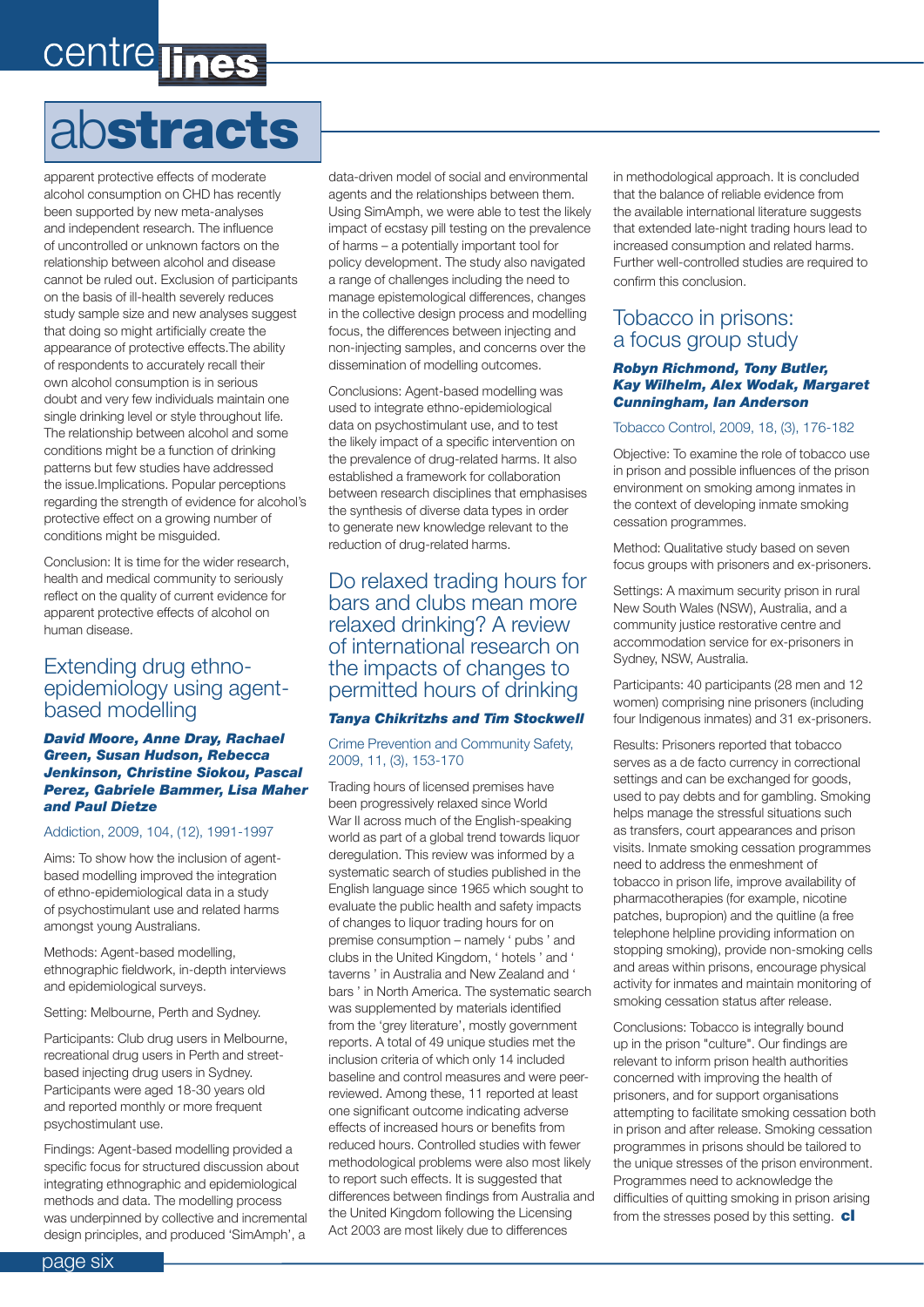# recent publications

### Monographs and Technical Reports

**Chikritzhs, T.** (2009) The impact of the Prevention Task Force target reductions for risky/high risk drinking on national morbidity and mortality, 2007 to 2020. National Drug Research Institute, Curtin University of Technology, Perth, WA.

#### **MacKeith, S., Gray, D. & Chikritzhs, T.**

(2009) Review of 'Moving beyond the restrictions: The evaluation of the Alice Springs Alcohol Management Plan': A report prepared for the Alice Springs People's Alcohol Action Coalition. National Drug Research Institute, Curtin University of Technology, Perth, WA.

**Pascal, R., Chikritzhs, T. & Jones, P.** (2009) Trends in estimated alcohol attributable deaths and hospitalisations in Australia, 1996-2005. National Alcohol Indicators, Bulletin No.12. National Drug Research Institute, Curtin University of Technology, Perth, WA.

**Stearne, A.** (2009) Evaluating Tangentyere Council's Family Wellbeing Program: A Summative Assessment January 2007 – June 2009. National Drug Research Institute, Curtin University of Technology, Perth, WA.

### Articles and Books

**Allsop, S.** (2009) Drugs and work: prevention of alcohol-related harm in the workplace. Drug Info, 8, (1), 2.

**Allsop, S. & Stevens, C.F.** (2009) Evidencebased practice or imperfect seduction? Developing capacity to respond effectively to drug-related problems. Drug and Alcohol Review, 28, (5), 541-549.

**Burns, L., Randall, D., Hall, W., Law, M., Butler, T., Bell, J. & Degenhardt, L.** (2009) Opioid agonist pharmacotherapy in NSW from 1985 to 2006: patient characteristics and patterns and predictors of treatment retention. Addiction, 104, (8), 1363-1372.

**Butt, J., Gray, D., Wilkes, E., McQueen, J., Haddon, F., Branson, D., Hanley, B., Thorpe, R., Ruff, R., Allsop, S. & Lenton, S.** (2009) The prevalence and harms of cannabis use from the perspective of clinical staff in indigenous community controlled primary health care. Drug and Alcohol Review, 28, (S1), A8.

**Chikritzhs, T., Fillmore, K. & Stockwell, T.R.** (2009) A healthy dose of scepticism: four good reasons to think again about protective effects of alcohol on Coronary Heart Disease. Drug and Alcohol Review, 28, (4), 441-444.

**Chong, C., Li, S., Nguyen, G., Sutton, A., Levy, M., Butler, T., Krahn, M. & Thein, H.** (2009) Health-state utilities in a prisoner population: a cross-sectional survey. Health and Quality of Life Outcomes, 7, 78.

**Degenhardt, L., Randall, D., Hall, W., Law, M., Butler, T. & Burns, L.** (2009) Mortality among clients of a state-wide opioid pharmacotherapy program over 20 years: Risk factors and lives saved. Drug and Alcohol Dependence, 105, (1-2), 9-15.

**Dietze, P., Jolley, D., Room, R., Chikritzhs, T. & Matthews, S.** (2009) Harms attributed to alcohol in the Victorian population: First results from the Genacis study. Drug and Alcohol Review, 28, (S1), A13.

**Dwyer, R.** (2009) An alternative approach to understanding illicit drug marketplaces. Drug and Alcohol Review, 28, (S1), A18.

**Egeressy, A., Butler, T. & Hunter, M.** (2009) 'Traumatisers or traumatised': Trauma experiences and personality characteristics of Australian prisoners. International Journal of Prisoner Health, 5, (4), 212-222.

**Gray, D., Allsop, S., Saggers, S., Wilkes, E. & Ober, C.** (2009) Enhancing the management of alcohol-related problems among Indigenous Australians. Drug and Alcohol Review, 28, (S1), A72.

**Hutchinson, D., Maloney, E., Mattick, R., Allsop, S., Najman, J., Elliot, E., Burns, L. and Jacobs, S.** (2009) What are the impacts of mothers and partners substance use during pregnancy? Assessing the psychosocial characteristics, obstetric and neonatal outcomes. Drug and Alcohol Review, 28, (S1), A31.

**Kinner, S.A., George, J., Campbell, G.**  and Degenhardt, L. (2009) Crime, drugs and distress: Patterns of drug use and harm among criminally involved injecting drug users in Australia. Australia and New Zealand Journal of Public Health, 33, (3), 223-227.

**Kypri, K., Hallett, J., Howat, P., McManus, A., Maycock, B., Bowe, S. & Horton, N.**  (2009) Randomized controlled trial of proactive web-based alcohol screening and brief intervention for university students. Archives of Internal Medicine, 169, (16), 1508-1514.

**Lenton, S., Dietze, P., Degenhardt, L., Darke, S. and Butler, T.G.** (2009) Letter to the Editor: Naloxone for administration by peers in cases of heroin overdose. Medical Journal of Australia, 198, (8), 469.

**Lenton, S., Fetherston, J. & Cercarelli, R.** (2009) Recidivist drink drivers' self reported reasons for driving whilst unlicensed – A qualitative analysis. Accident Analysis and Prevention. doi:10.1016/j.aap.2009.10.010

**Lenton, S.R., Dietze, P.M., Degenhardt, L., Darke, S. & Butler, T.G.** (2009) Editorial: Now is the time to take steps to allow peer access to naloxone for heroin overdose in Australia. Drug and Alcohol Review, 28, 583-585.

**Liang, W., Lee, A. & Binns, C.** (2009) Dietary supplementation by older adults in southern

China: a hospital outpatient clinic study. BMC Complementary and Alternative Medicine, 9, 39.

**Massey, P., Pearce, G., Taylor, K., Orcher, L., Saggers, S. & Durrheim, D.N.** (2009) Reducing the risk of pandemic influenza in Aboriginal communities. Rural and Remote Health, 9, 1290.

**Matthews, S., Dietze, P., Room, R., Jolley, D. & Chikritzhs, T.** (2009) Drinking attitudes and norms: Are there differences across drinker groups? Drug and Alcohol Review, 28, (S1), A41.

**Matthews, S., Dietze, P., Room, R., Jolley, D. & Chikritzhs, T.** (2009) Who abstains from drinking and why? Drug and Alcohol Review, 28, (S1), A42.

**Maypilama, Garnggulkpuy, Christie, M,. Greatorex, J. & Grace, J.** (2009) The First Language Research Project's Findings on Alcohol and Living in the Long-grass in Darwin. Drug and Alcohol Review, 28, (S1), A42.

**Miller, P., Kypri, K., Chikritzhs, T., Skov, S. & Rubin, G.** (2009) Health experts reject industry-backed funding for alcohol research. Australasian Medical Journal, 190, (12), 2.

**Moore, D., Dray, A., Green, R., Hudson, S., Jenkinson, R., Siokou, C., Perez, P., Bammer, G., Maher, L. & Dietze, P.** (2009) Extending drug ethno-epidemiology using agent-based modelling. Addiction, 104, (12), 1991-1997.

**Nielson, S., Raimondo, B., Carruthers, S.J., Fischer, J. & Linteris, N.** (2009) Natural history of pharmaceutical misuse: initiation into pharmaceutical misuse and recent use in a sample of drug and alcohol treatment clients. Drug and Alcohol Review, 28, (S1), A77.

**Nielson, S., Bruno, R., Carruthers, S.J., Fischer, J., Linteris, N. & Stoové, M.A.** (2009) Pharmaceutical misuse amongst drug treatment clients: patterns of use and associated harm. Drug and Alcohol Review, 28, (S1), A48.

**Richmond, R., Butler, T., Wilhelm, K., Wodak, A., Cunningham, M. & Anderson, I.** (2009) Tobacco in prisons: a focus group study. Tobacco Control, 18, 176 - 182.

**Stearne, A., Wedemeyer, S., Miller, G., Miller, S., McDonald, B., White, M. & Ramp, J.** (2009) Indigenous communitybased outreach program: The program and its evaluation. Drug and Alcohol Review, 28, (S1), A60.

**Stockwell, T.R. & Chikritzhs, T.** (2009) Do relaxed trading hours for bars and clubs mean more relaxed drinking? A review of international research on the impacts of changes to permitted hours of drinking. Crime Prevention and Community Safety, 11, (3), 153-170.